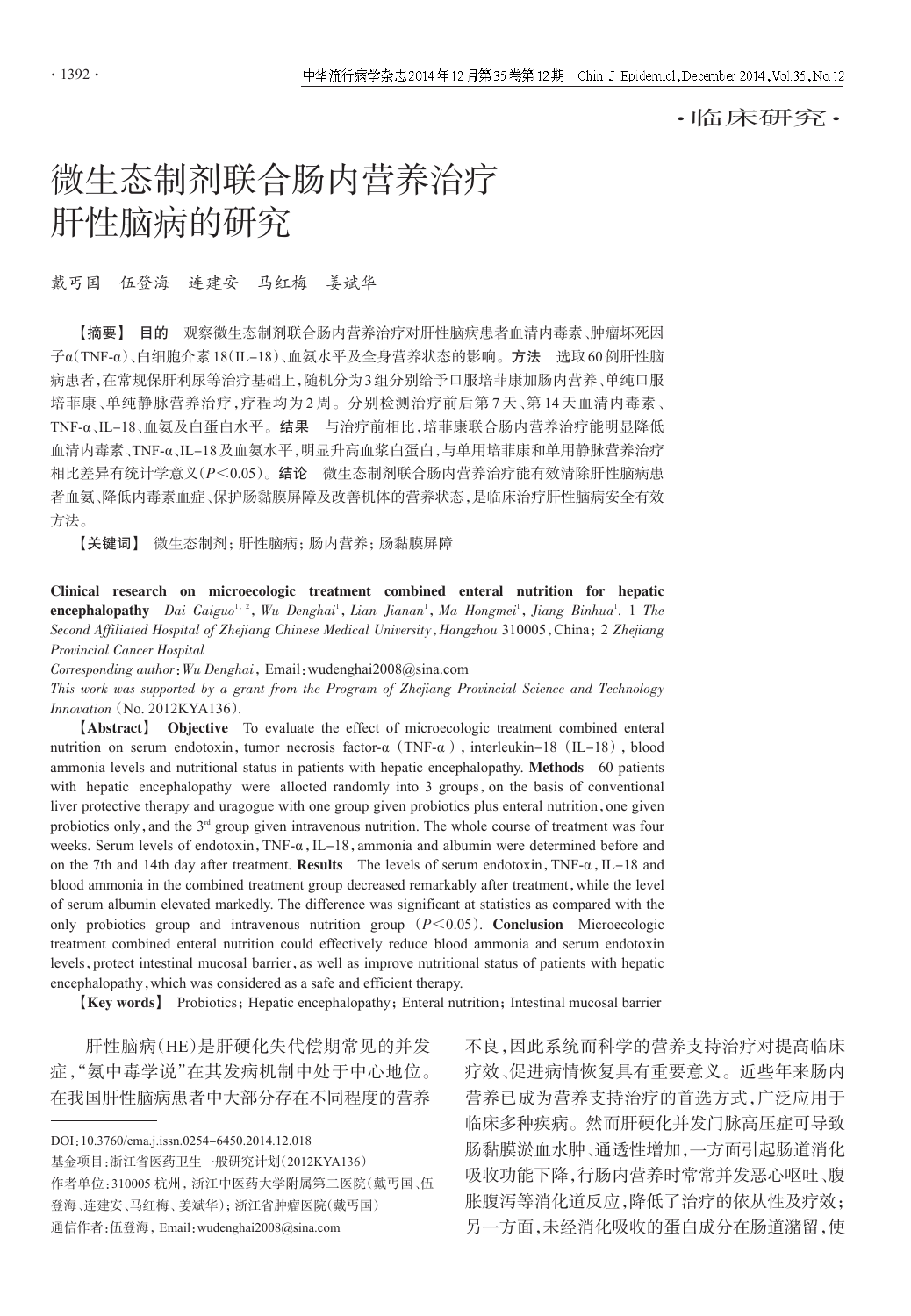肠源性"血氨"水平增高;此外,肠道黏膜屏障受损引 起菌群易位和比例失调,导致肠源性内毒素血症及 炎性介质大量释放直接加重肝损,干扰血氨在肝脏 的转化和代谢,加重疾病进展。为此本研究旨在观 察微生态制剂联合肠内营养支持治疗肝硬化失代偿 期肝性脑病患者血清内毒素、肿瘤坏死因子α (TNF-α)、白细胞介素 18(IL-18)、血氨水平及对全 身营养状态的影响,为临床治疗HE提供可靠的理论 依据。

#### 对象与方法

1. 研究对象:60 例肝硬化失代偿期 HE 患者均 源自2010年5月至2012年1月浙江中医药大学附属 第二医院,其中男性 31 例,女性 29 例;年龄 34~70 岁,平均(52.1±18.2)岁。①纳入标准:符合2000年 9月中华医学会传染病寄生虫病学会肝病学分会西 安会议联合修订的失代偿期肝硬化诊断标准; Child-Pugh 分级为 B、C 级;HE 按Ⅰ~Ⅳ级分类:Ⅰ 期为前驱期,Ⅱ期为昏迷前期,Ⅲ期为昏睡期,Ⅳ期 为昏迷期。②剔除标准:排除轻型HE、近期(4周内) 有反复感染、上消化道大出血、合并肝癌、肿瘤转移、 胆汁淤积性黄疸、难治性腹水、肝肾综合征、重要器 官衰竭及精神病患者。

2. 研究方法:

(1)分组:60 例患者采用随机数字表法随机分 成3组,入组前均签署知情同意书,3组患者性别、年 龄、肝硬化病因分布、病程、Child-Pugh 分级等的差 异均无统计学意义(P>0.05),具有可比性。

(2)治疗:3 组患者均给予常规(休息、保肝降 酶、利尿等)治疗措施,在此基础上同时给予相应的 营养支持对症治疗。第一组给予微生态制剂联合肠 内营养(联合治疗组);第二组仅给予微生态制剂; 第三组不给予微生态制剂和肠内营养,仅予静脉营 养支持(静脉营养组)。微生态制剂选用培菲康(上 海信谊制药有限公司),420 mg口服,每8 h一次;肠 内营养制剂选用百普力(荷兰纽迪西亚公司生产), 1 000 ml约1 000 kcal/d,恒温下(37 ℃)间断定量经 空肠营养管匀速泵入(开始时速度宜慢),100~ 125 ml/h;静脉营养支持为经外周静脉输注相同热量 的营养液1 000 ml,蛋白质用支链氨基酸,与百普力 中蛋白含量相同,脂类选用中长链脂肪乳,糖脂能量 比为3:2。疗程均为2周,分别于治疗前后第7、第 14 天清晨采集患者空腹静脉血 10 ml 用于指标检 测,治疗前1周及治疗期间不使用抗生素及其他影 响肠道菌群的药物。

(3)观察指标及检测方法:采用偶氮显色基质法 检测血清内毒素水平;采用ELISA 双抗体夹心法检 测TNF-α和IL-18水平;采用干片法检测血氨浓度; 采用特定蛋白分析仪(BN ProSpec)以散射比浊法检 测血清白蛋白水平。

3. 统计学方法:建立 Excel 数据库,采用 SPSS 17.0统计软件整理和分析数据,数值变量用x±s表 示,3组间均数比较采用单因素方差分析,组间两两 比较采用 Least-Significant Difference (LSD)法,  $P$ < 0.05为差异有统计学意义。

#### 结 果

1. 血清内毒素水平的变化:治疗前,3组间血清 内毒素水平差异无统计学意义(P>0.05);治疗 7 d 后,联合治疗组和培菲康组血清内毒素水平降低,但 两组间的差异无统计学意义;第14天时,两组血清 内毒素水平均显著低于治疗前,且联合治疗组较培 菲康组降低更为明显;而静脉营养组治疗前后血清 内毒素水平无明显变化(P>0.05)(表1)。

 $\overline{x}$ 1 3组患者治疗前后血清内毒素水平(EU/ml, $\overline{x}$ ±s)

| 分组    | 治疗前            | 治疗后                      |                              |  |
|-------|----------------|--------------------------|------------------------------|--|
|       |                | 第7天                      | 第14天                         |  |
| 联合治疗组 | $15.37 + 3.11$ | $11\ 17 + 3\ 12^{\circ}$ | $9.26 \pm 1.87$ <sup>a</sup> |  |
| 培菲康组  | $15.81 + 2.05$ | $13.30 + 1.98^{\circ}$   | $12.35 + 2.03^{a,b}$         |  |
| 静脉营养组 | $14.91 + 2.33$ | $14.22 + 2.58$           | $14.01 + 1.97$               |  |
|       |                |                          |                              |  |

注:与治疗前相比," $P < 0.05$ ;与联合治疗组相比,  $P < 0.05$ 

2. TNF-α和 IL-18 水平的变化:治疗前,3 组间 血清TNF-α和IL-18水平的差异无统计学意义(P> 0.05);治疗 7 d 后,联合治疗组和培菲康组血清 TNF-α水平降低,但两组间的差异无统计学意义;第 14 天时,两组血清内毒素水平均显著低于治疗前, 且联合治疗组较培菲康组降低更为明显;而静脉营 养组治疗前后血清 TNF-α水平无明显变化(P> 0.05)。3组治疗前后血清IL-18变化趋势与TNF-α 相同(表2)。

3. 血氨水平的变化:治疗前,3组间血氨水平的 差异无统计学意义(P>0.05);治疗7 d后,联合治疗 组和培菲康组血氨水平降低,但两组间的差异无统 计学意义;至第14天时,两组血氨水平均显著低于 治疗前,且联合治疗组较培菲康组降低更为明显 (表3)。

4. 白蛋白水平的变化:治疗前,3组间白蛋白水 平的差异无统计学意义(P>0.05);治疗7 d后,联合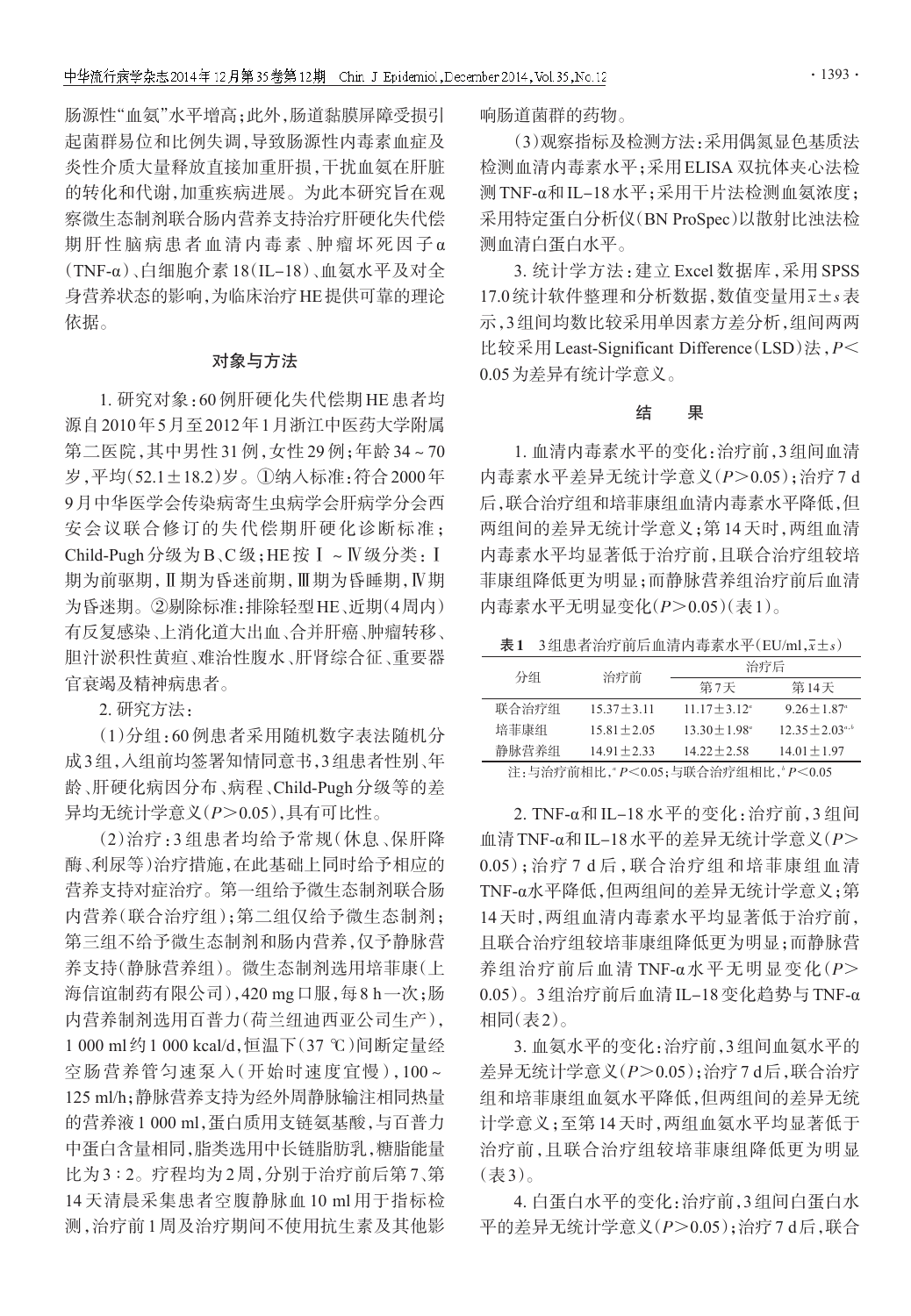|       |                 | $\sim$ $\sim$           |                         | $\frac{1}{2}$ $\frac{1}{2}$ $\frac{1}{2}$ $\frac{1}{2}$ $\frac{1}{2}$ $\frac{1}{2}$ $\frac{1}{2}$ $\frac{1}{2}$ $\frac{1}{2}$ $\frac{1}{2}$ $\frac{1}{2}$ $\frac{1}{2}$ $\frac{1}{2}$ $\frac{1}{2}$ $\frac{1}{2}$ $\frac{1}{2}$ $\frac{1}{2}$ $\frac{1}{2}$ $\frac{1}{2}$ $\frac{1}{2}$ $\frac{1}{2}$ $\frac{1}{2}$ |                             |                                  |
|-------|-----------------|-------------------------|-------------------------|---------------------------------------------------------------------------------------------------------------------------------------------------------------------------------------------------------------------------------------------------------------------------------------------------------------------|-----------------------------|----------------------------------|
| 分 组   |                 | $TNF-\alpha(ng/ml)$     |                         |                                                                                                                                                                                                                                                                                                                     | $IL-18(pg/ml)$              |                                  |
|       | 治疗前             | 治疗第7天                   | 治疗第14天                  | 治疗前                                                                                                                                                                                                                                                                                                                 | 治疗第7天                       | 治疗第14天                           |
| 联合治疗组 | $46.90 + 15.38$ | $32.11 + 11.26^{\circ}$ | $25.35 + 11.20^{\circ}$ | $600.12 + 192.06$                                                                                                                                                                                                                                                                                                   | $467.51 + 130.19^{\circ}$   | $236.18 \pm 118.03$ <sup>a</sup> |
| 培菲康组  | $49.12 + 14.88$ | $38.90 + 9.60^{\circ}$  | $34.79 + 14.12^{a,b}$   | $612.07 + 197.59$                                                                                                                                                                                                                                                                                                   | $470.26 \pm 128.50^{\circ}$ | $316.55 + 121.17^{a,b}$          |
| 静脉营养组 | $48.51 + 13.87$ | $46.48 + 13.35$         | $46.77 + 17.01$         | $613.11 + 197.12$                                                                                                                                                                                                                                                                                                   | $610.49 + 129.44$           | $619.68 + 126.23$                |
| 注:同表1 |                 |                         |                         |                                                                                                                                                                                                                                                                                                                     |                             |                                  |

| 表2 3组患者治疗前后血清 TNF-α、IL-18 水平( $\bar{x}$ ±s) |  |
|---------------------------------------------|--|
|                                             |  |

 $\overline{x}$ 3 3组患者治疗前后血氨、血清白蛋白水平的比较 $(\overline{x} \pm s)$ 

| 分 组  | 血氨( $\mu$ mol/L) |                  | 血清白蛋白(g/L)                   |                         |                |                  |                      |
|------|------------------|------------------|------------------------------|-------------------------|----------------|------------------|----------------------|
|      | 治疗前              | 治疗第7天            | 治疗第14天                       | 治疗前                     | 治疗第7天          | 治疗第14天           |                      |
|      | 联合治疗组            | $11637 + 2081$   | $92.40 + 19.26$              | $73.13 + 8.20^{\circ}$  | $2491 + 350$   | $33.85 + 2.61$   | $3493 + 252^{\circ}$ |
| 培菲康组 |                  | $109.58 + 24.33$ | $97.30 + 19.98$ <sup>a</sup> | $85.11 \pm 10.03^{a,b}$ | $2570 + 244$   | $2632+183$       | $30.91 + 2.25^{a,b}$ |
|      | 静脉营养组            | $110.70 + 25.15$ | $11041 + 1838$               | $108.82 + 22.47$        | $25.08 + 2.96$ | $2615+290^{a,b}$ | $31.63 + 2.40^{a,b}$ |
|      |                  |                  |                              |                         |                |                  |                      |

注:同表1

治疗组和静脉营养组白蛋白水平升高,且联合治疗 组效果更优;第14天时,3组间白蛋白水平均显著高 于治疗前,而联合治疗组较其他两组升高更为明显 (表3)。

### 讨 论

HE 的发病机制为多因素,并涉及多种物质的 代谢异常,其中"氨中毒学说"已被国内外学者所接 受[1,2]。研究发现,几乎所有 HE 患者中,血氨水平均 明显增高。血氨与肝功能、肠道菌群、肠道功能密切 相关[<sup>2</sup>] ,对疾病发生发展起着至关重要的作用,因此 "降氨"是临床对HE治疗不可或缺的重要手段。

目前对于肝硬化后HE仍以综合治疗为主。肝 硬化失代偿期的HE患者中大部分存在营养不良,而 营养物质的代谢与肝脏再生之间密切关联,合理有 效的营养支持治疗将有助于改善患者营养状况和免 疫功能,并在治疗中显得格外重要。临床营养支持 通常有肠内营养和肠外营养两种手段。近年来对营 养支持的策略也相应发生变化,营养支持不再以单 纯提供营养物质为目的,更重要是使机体细胞获得 所需的营养物质,并提供进行正常新陈代谢合成所 需要的营养,从而保持或改善组织、器官的结构及其 功能。肠黏膜具有屏障功能,能够阻断肠腔内细菌、 内毒素透过肠壁进入血液。研究表明,若肠道发生 缺血缺氧或其他原因导致肠道功能障碍时,肠黏膜 的结构和功能也会受损,对细菌的防御能力减弱,肠 道内细菌和毒素可透过肠黏膜屏障形成肠源性感染 (enterogenic infection)或 肠 道 菌 群 易 位(enteric bacterial translocation),进而引发全身炎性反应综合 征、多器官功能障碍综合征,甚至脓毒症[3,4]。

肠内营养(enteral nutrition)已成为HE患者营养 支持治疗的首选方式。然而肝硬化失代偿期HE患 者常因并发门脉高压导致肠黏膜瘀血水肿,增加通 透性,肠道蠕动减慢,消化吸收功能下降,再行肠内 营养治疗易并发消化道反应,降低治疗依从性和疗 效½6.6'。此外患者因肠道黏膜屏障受损﹑肠内 pH 值 改变等,肠腔微生态环境遭到破坏,引起肠道菌群易 位和比例失调,加之严重的肝功能损害,肝脏对内毒 素清除能力下降,发生内毒素血症,而后者又可能直 接加重肝损伤,形成恶性循环,加重疾病的进展[7]。 很多学者已证实肠源性内毒素血症与肝硬化时肝损 伤密切相关,内毒素可直接诱导肝细胞凋亡,内毒素 水平又与诱导肝细胞凋亡程度正相关。内毒素导致 的肝损害与时间紧密关联,早期主要引起肝细胞凋 亡,而晚期则主要表现为凋亡和细胞坏死,发生肠源 性内毒素血症时,肝内血窦受累,毛细血管内膜受 损,血小板聚集,进而引起弥漫性血管内凝血,造成 微循环障碍,致使肝细胞缺血坏死和再生障碍 $^{\text{[8,9]}}$ 。

肠道菌群是由寄生于胃肠道微生物组成的一个 复杂微生态体系。目前对于肠道菌群失调以及肠源 性内毒素血症在HE病程中的分子学作用机制尚不 明确。肝硬化患者网状内皮吞噬系统功能受损,肝 脏的清除能力受损,内毒素和细胞因子水平升高,易 透过肠壁达到外周循环。肝硬化因自身肝细胞受损 可导致肝内单核巨噬细胞浸润,内毒素与后者具有 高度亲和力,与其表面的CD14受体相结合后,可刺激 单核巨噬细胞产生TNF-α、IL-18、NO等细胞因子, 进一步加重肝肾功能损害[<sup>8</sup>,10] 。TNF-α是一种多功 能的细胞因子,可能主要通过损害肠黏膜微循环,导 致其他细胞因子、炎性介质和氧自由基等的大量释 放,导致肠黏膜屏障功能的破坏。IL-18 作为一种 重要促炎因子,在肝硬化患者中主要是由活化的单 核巨噬细胞产生,可促进Th1细胞分化,诱导Th1和 NK 细胞分泌 IFN-γ、TNF-α等炎症因子,并介导 Fas